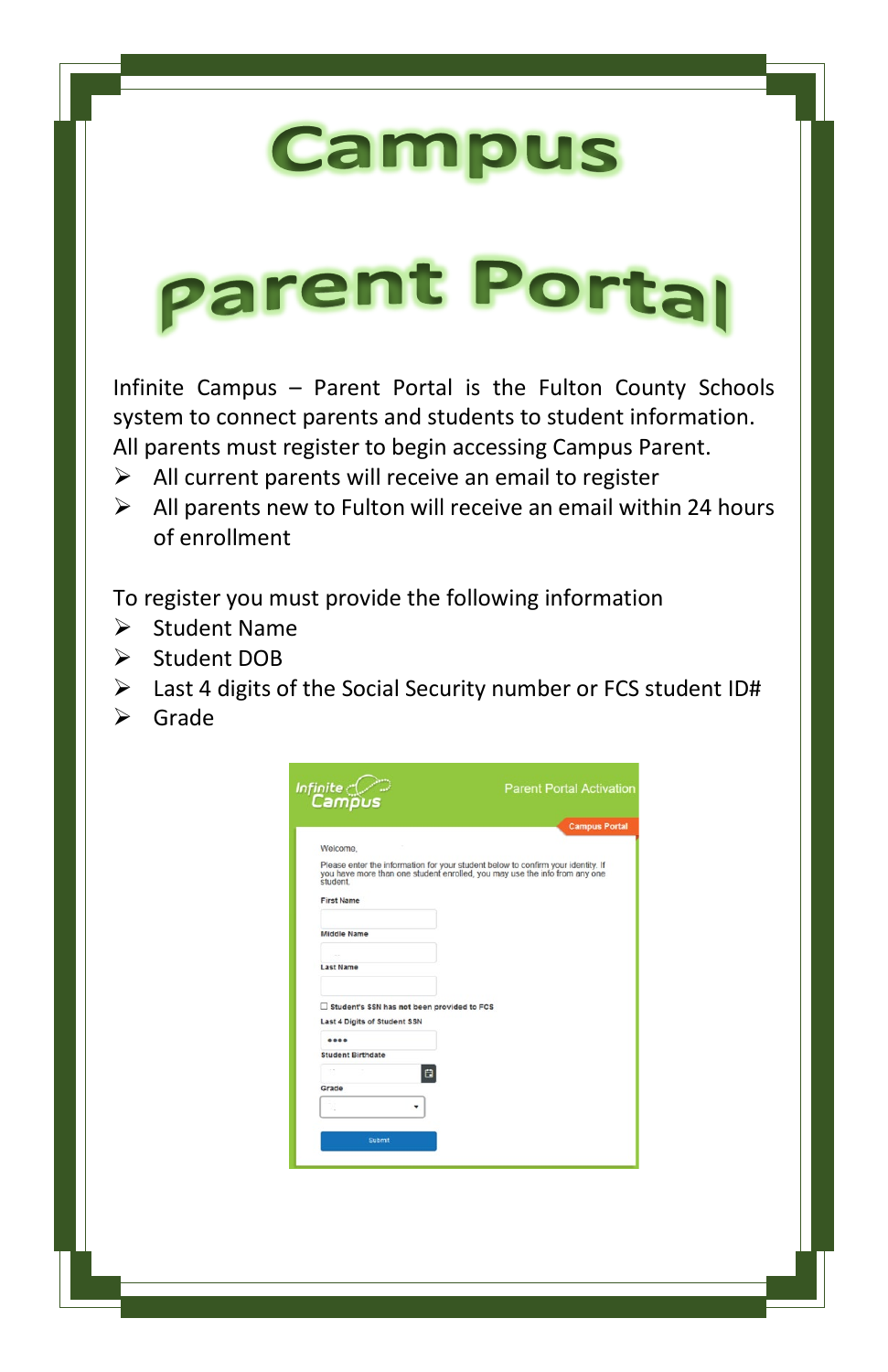After registering, you will then create your username and password. Infinite<br>Campus **Parent Portal Activation Campus Porta** Your identity has been confirmed. Please create a<br>username and password below. Username O Usemame available Password Password must be at least 8 characters Confirm Password  $\odot$  Passwords Match Create My Account  $\triangleright$  After completing the Campus Parent registration, you can access the Parent Portal at any time for all students in the same household.  $\triangleright$  Go to the following URL: [www.fultonschools.org.](http://www.fultonschools.org/)  $\triangleright$  Select the Campus Portal icon in the middle of the page  $\ddot{v}$ 225 Ķ 回 雷 Ø 儞 ‴ನ **CONTACT US Campus Par EMPLOYEE PORT**  $\triangleright$  From the Campus Portal Landing Page, Campus Parent **Campus Parent Portal** Connecting parents to **Fulton County Schools Click Here for Access**  Log in via the Web or Download the App to a smartphone **Transforming K12 Education®** infinite<br>Campus Infinite Campus Mobile Apps can be downloaded through the Apple App Store or Google Play Store Help New Hyer **District Announcements** .<br>Jata Conversion 3 Data Review Site<br>.oaded 3/14/2019 using eSP data from 3/8/2019 Enter the username and password you created.2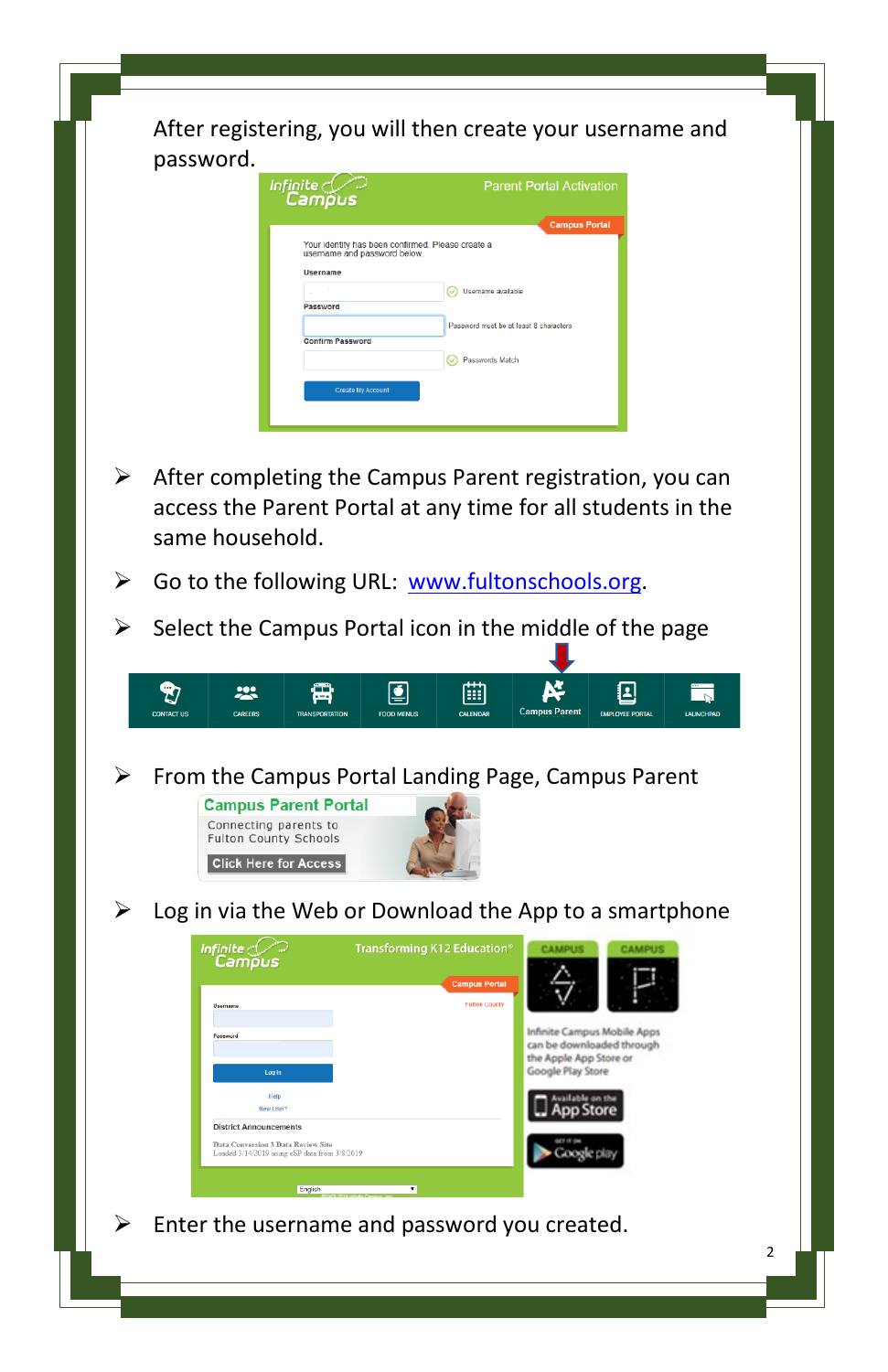- To view any notifications or messages, select the bell
- $\triangleright$  To review account settings, select the person icon
- $\triangleright$  When on the web, Campus Parent Portal, the icon  $\equiv$  will collapse the information on the left side of the screen.
	- $\circ$  When using the mobile app, this icon will show the menu options.

# Select the desired student (if you have more than one)



You can select different sections in the Campus Parent Portal. Click on the desired section on the left.

#### *Message Center*

The Message Center includes announcements that are posted by the school or district level. Click Show More to display additional text for longer announcements. The Inbox displays messages sent to the parent, including those from teachers.

#### *Today*

The Today view shows the selected student's schedule for the current day and any assignments due today or tomorrow. The schedule shows the courses, time of day, teachers name and room number.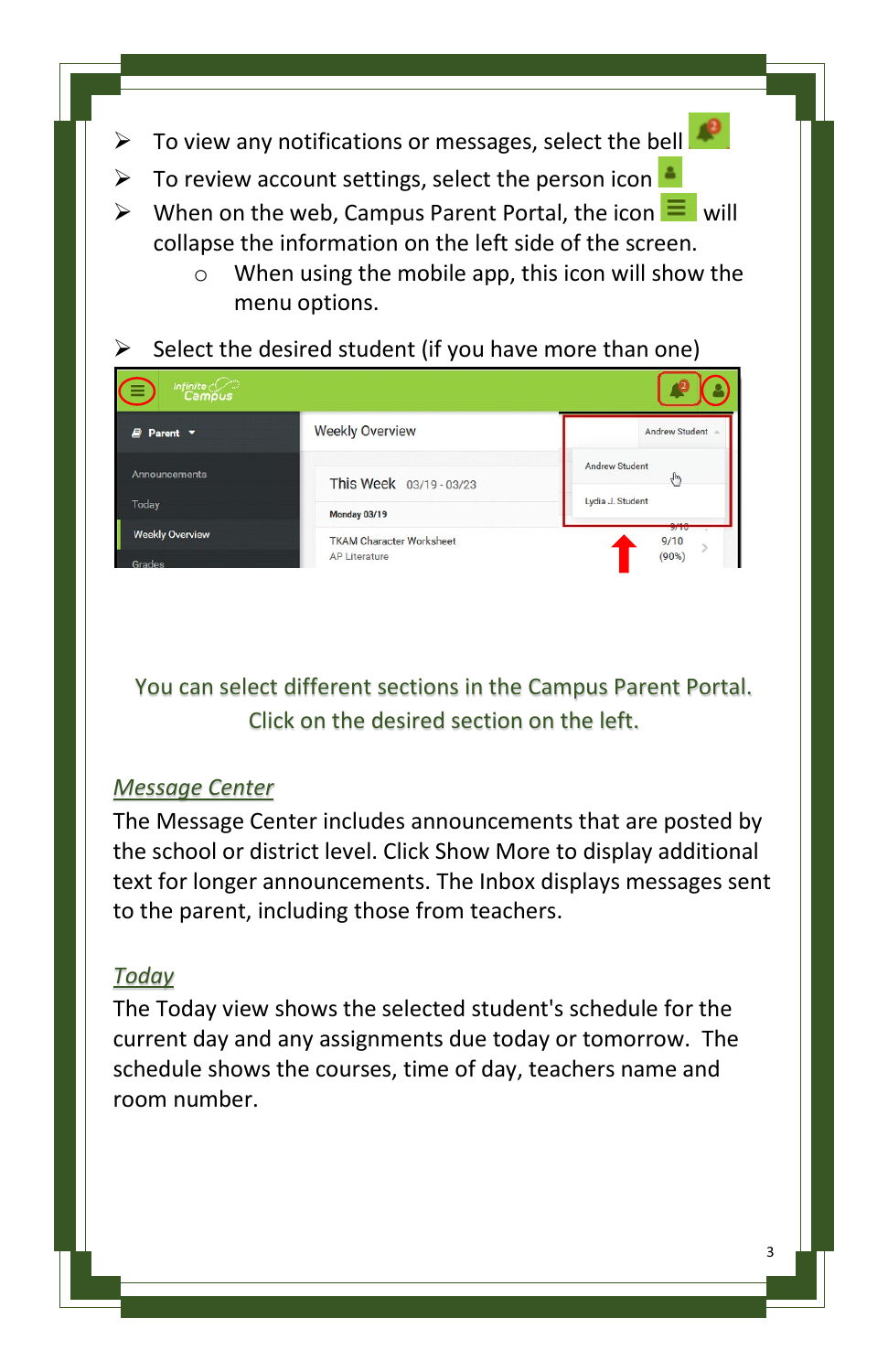#### *Weekly Overview*

The Weekly View filters the Calendar to show a student's assignments and scores for a week. Assignments display for the calendar day on which they are **Due**. All flagged assignments (i.e. missing), scored assignments with points possible can be seen from this default view.

#### *Calendar*

The Calendar displays data for *Assignments, Schedule*, and *Attendance*. Dots below dates have data.

#### *Assignments*

The Assignments tool collects all assignments for the student with the focus on today. Click assignments to view details and scroll to see previous and future assignments. Use

the **Missing** and **Current Term** buttons at the top to filter assignments.

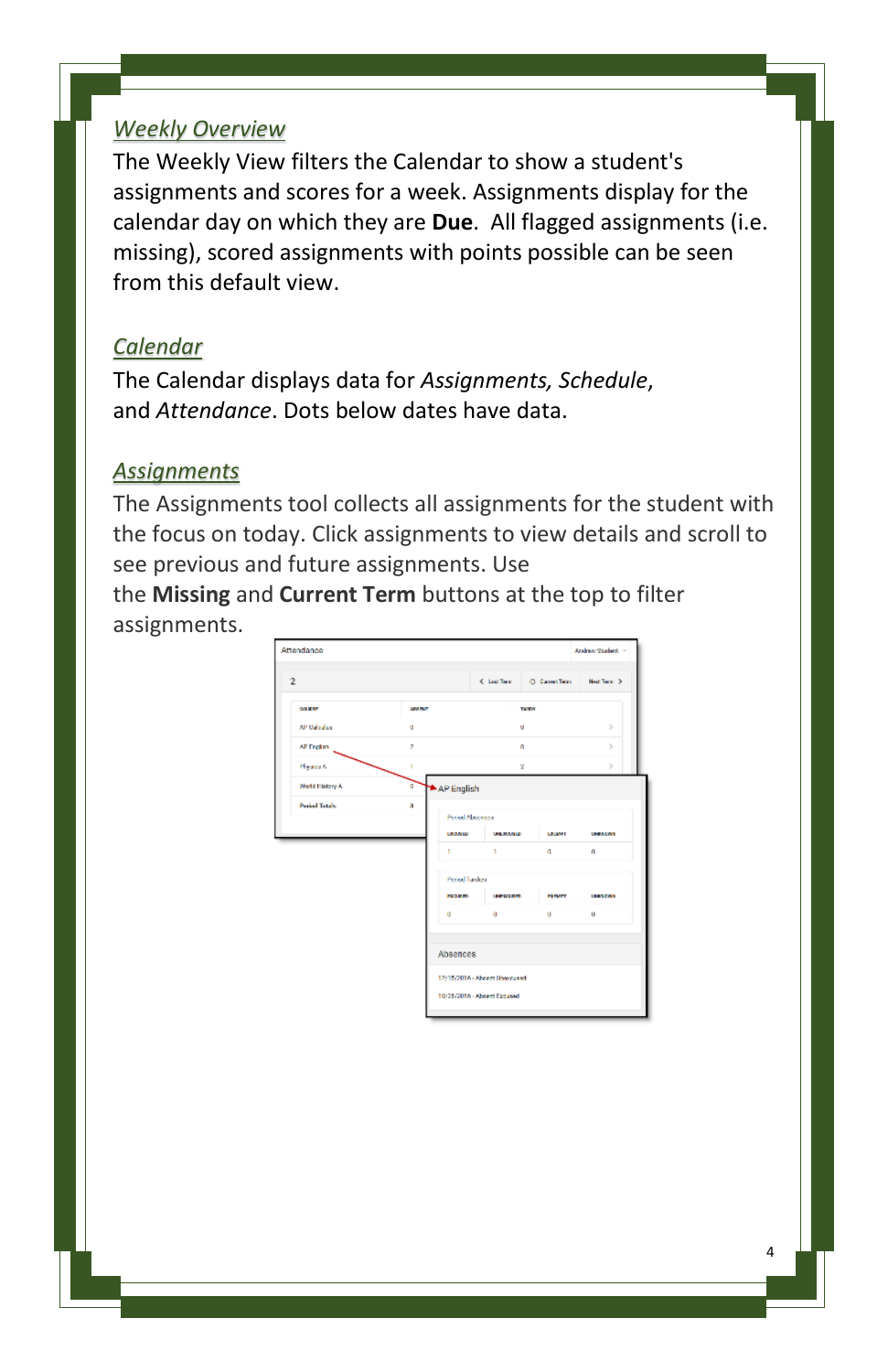# *Grades*

The Grades tool shows all the grades earned by the selected student for all tasks. Term grades are posted in bold, with In-Progress grades indicated as "In-progress."

Clicking on the grade will display the assignments that make up the specific grade.

| Grades                                    | Andrew Student -      |                          |                                                         |                         |
|-------------------------------------------|-----------------------|--------------------------|---------------------------------------------------------|-------------------------|
| Cumulative GPA: 2.05                      |                       |                          |                                                         |                         |
| $1$ (07/03 - 10/06)                       | $\circ$<br>$\epsilon$ | $\mathbf{r}$             |                                                         |                         |
| English <sub>10</sub>                     |                       | $\overline{\phantom{a}}$ | $\triangle$ Back                                        |                         |
| Progress                                  | $\mathbf{R}$          |                          | English 10                                              |                         |
| <b>Term Grade</b>                         | A                     | l >                      | (1) Term Grade                                          | A                       |
| Semester                                  | R+                    | $\mathbf{v}$             | <b>Homework</b><br>Weight: 1                            | 112/130<br>$(86.15\%)$  |
| <b>AP US History</b>                      |                       | ٠                        | <b>Book Review 1</b><br>Due: 07/24/2017                 | 10/10<br>x<br>$(100\%)$ |
| <b>Personal Finance</b><br>Pre-Coleston A |                       | ٠<br>٠                   | Final Assessment Banned Book Project<br>Due: 07/21/2017 | 7/10<br>Š.<br>(70%)     |
| Spanish II A                              |                       | ÷                        | BBP OLA<br>Due: 07/19/2017                              | 8/10<br>s<br>$(80\%)$   |

# *Gradebook Update*

Grade Book Updates lists all of the assignments that have been scored or updated in the last 14 days.

# *Attendance*

The Attendance tool lists the absences and tardies for those periods that took attendance. Navigate between terms using the options at the top. To view details, click on a specific period. On the detail view, absences and tardies are divided by type (excused, unexcused, exempt, or unknown), with all absences and tardies listed below.

|                      |              |                               | Clark Constant McNer 3    |                     |                             |
|----------------------|--------------|-------------------------------|---------------------------|---------------------|-----------------------------|
|                      |              |                               |                           |                     |                             |
| 10091                | <b>MANY</b>  |                               | <b>Tallin</b>             |                     |                             |
| At Oklahor           | $\mathbf{a}$ |                               | ×.                        |                     | $\lambda$                   |
| AFTrain              | ٠            |                               | $\theta$                  |                     | v                           |
| Hyann                | ٠            |                               | à.                        |                     | s                           |
| Metri Eleberri A     | d            | AP English                    |                           |                     |                             |
| <b>Ported Totals</b> | ×            |                               |                           |                     |                             |
|                      |              | <b>Project Macaucus</b>       |                           |                     |                             |
|                      |              | <b><i><u>STANDARE</u></i></b> | <b>STATISTICS</b>         | <b><i>LEAST</i></b> | <b><i><u>STARTS</u></i></b> |
|                      |              | ×.                            |                           |                     | $\alpha$                    |
|                      |              | <b>Percel Tankey</b>          |                           |                     |                             |
|                      |              | <b>Participants</b>           | <b>INFILIAN</b>           | <b>PERMIT</b>       | <b>LESSENS</b>              |
|                      |              | ò.                            | ×                         | a contracto         | $\alpha$                    |
|                      |              | Absences                      |                           |                     |                             |
|                      |              | 12/15/2014 - About Discount   |                           |                     |                             |
|                      |              |                               | 10/28/2014 Absent Estated |                     |                             |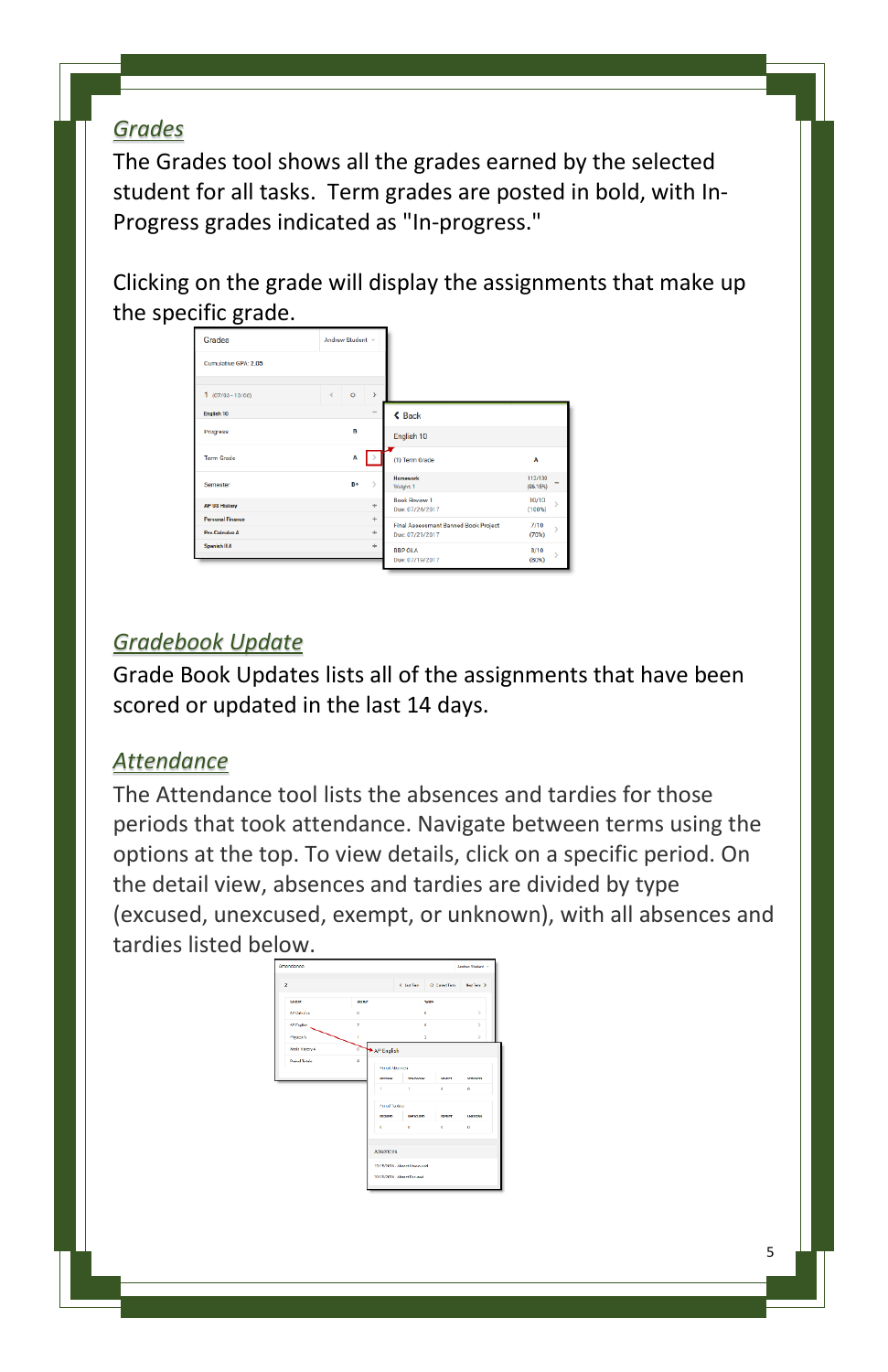#### *Schedule*

The Schedule tool shows the student's schedule by day (including block scheduling), term/semester and whole year. Each schedule includes the times of the periods, with the teacher's name and room assigned.

#### *Academic Plan*

The Academic Plan (for high school students) displays the student's assigned Academic Program and the courses the student has planned to take in each school year. Based on the assigned Academic Program, students must meet credit requirements, course requirements, test requirements and GPA requirements. The goal is to meet each requirement for each grade level.

| <b>Academic Plan</b><br>Save Course Plan Report                                                                                                                 | <b>C</b> Progress Report<br>Search the Course Catalog |                                                         |                                            |
|-----------------------------------------------------------------------------------------------------------------------------------------------------------------|-------------------------------------------------------|---------------------------------------------------------|--------------------------------------------|
| Program: JHS Graduation Program                                                                                                                                 |                                                       |                                                         |                                            |
| Approved by parent/legal quardian                                                                                                                               |                                                       |                                                         |                                            |
| ALFRT Caucse Requirement not met Social Studies<br>ALERT Course Requirement not met Personal & Financial Literacy<br>ALERT. Course Requirement not met. Blokoy. |                                                       |                                                         |                                            |
| Grade: 09 0.0/6.0                                                                                                                                               | Grade: 10 20/70 0                                     | Grade: 11 2.0/6.0 0                                     | Grade: 12 1.0 / 2.0 0                      |
| English/Language Arts (3.0 / 4.0)                                                                                                                               |                                                       |                                                         |                                            |
| 0.011.0                                                                                                                                                         | 10/10                                                 | 1.011.0                                                 | 1.011.0                                    |
|                                                                                                                                                                 | HELLO20821 ELL 10 Engl<br>Lang Arts - 0.5             | <en0033121 arts<br="" engl="" lang="">11.05</en0033121> | ×EN0038121 AP Lang &<br>Composition - 0.5  |
|                                                                                                                                                                 | - ELL029022 ELL 10 Engl<br>Lang Arts - 0.5            | · ENGO33121CAI Engl Lang<br>44611-05                    | > ENG038122 AP Lang &<br>Composition - 0.5 |
|                                                                                                                                                                 |                                                       |                                                         |                                            |
| ALERT: Not enough credits selected in English/Language Arts to meet the minimum plan requirements.                                                              |                                                       |                                                         |                                            |
| Family and Consumer Science (0.0 / 2.0)                                                                                                                         |                                                       |                                                         |                                            |
| 0.0110                                                                                                                                                          | 0.0110                                                | 00100                                                   | 0.010.0                                    |
|                                                                                                                                                                 | Type to search or select courses                      | Type to search or select courses                        | Type to search or select courses           |

# *Reports*

The Reports tool allow user to print schedules and missing assignments for the specified student.

# *More*

The More tab displays the following:

- **Transportation** information including buses and parking permits.
- **Meal Benefits –** Application for free/reduced lunch

# *Quick Links*

From the "More" tab, these are useful links that Fulton County Schools have determined maybe useful.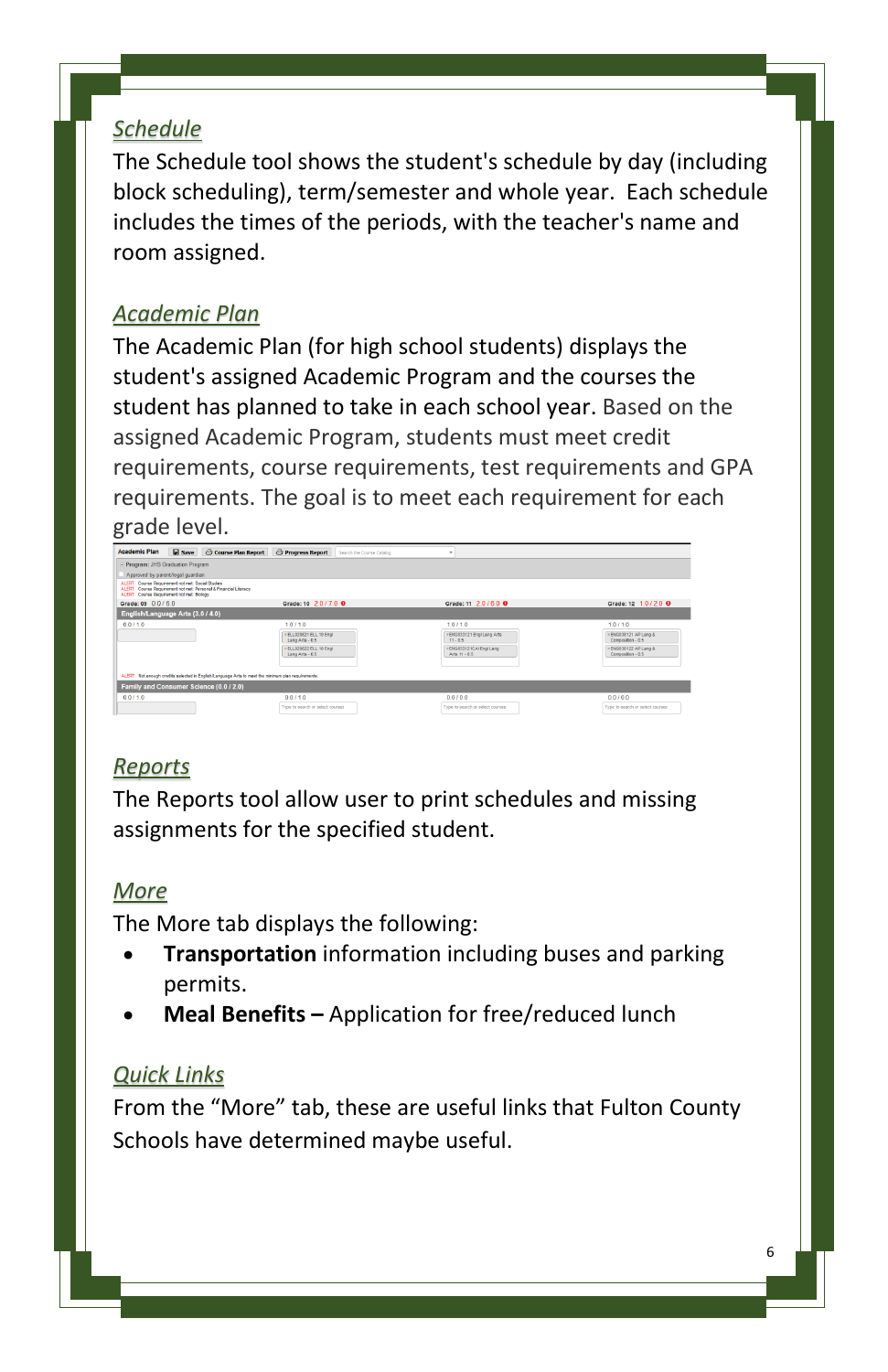# *Notification/Account Settings*

Access account settings by clicking on the person icon and selecting "Settings"

| <b>John Doe</b>              |   |
|------------------------------|---|
| Settings                     |   |
| <b>Give Feedback</b>         |   |
| Log Off                      |   |
| Settings                     |   |
| <b>Notification Settings</b> |   |
| <b>Account Settings</b>      |   |
| <b>Contact Preferences</b>   | 5 |
| <b>Current Devices</b>       |   |

#### *Notification Settings*

Allows the users to opt out of receiving specific kinds of notifications, establish thresholds, and set limits. Click the arrows to change the threshold or click and drag the dot.